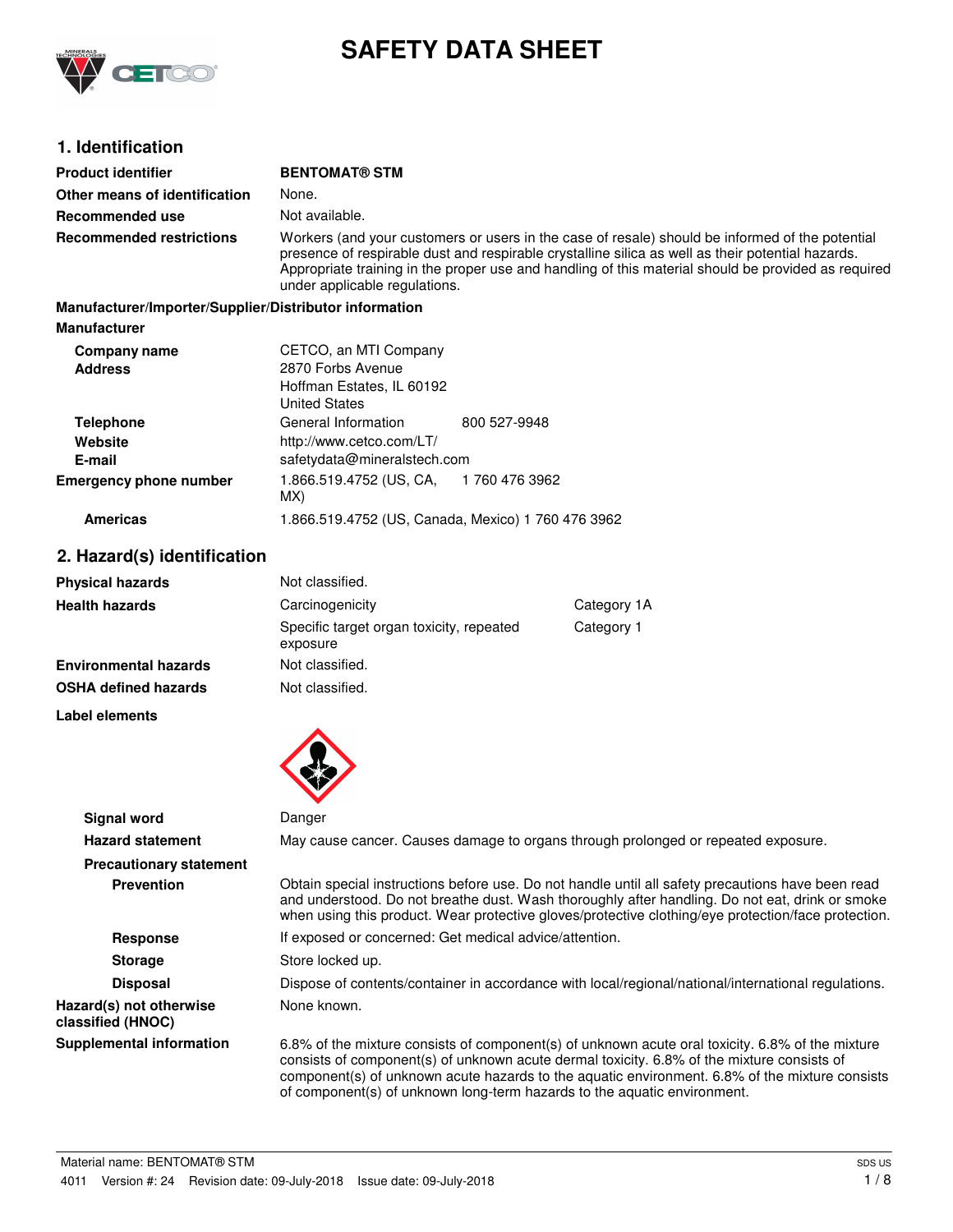## **3. Composition/information on ingredients**

**Mixtures**

| <b>Chemical name</b>                                                         | Common name and synonyms                                                                                                                                                                                                                                                                                                                                                                                                                                                                                                                                                                                    | <b>CAS number</b> | $\%$       |
|------------------------------------------------------------------------------|-------------------------------------------------------------------------------------------------------------------------------------------------------------------------------------------------------------------------------------------------------------------------------------------------------------------------------------------------------------------------------------------------------------------------------------------------------------------------------------------------------------------------------------------------------------------------------------------------------------|-------------------|------------|
| QUARTZ (SIO2)                                                                | 14808-60-7                                                                                                                                                                                                                                                                                                                                                                                                                                                                                                                                                                                                  |                   | $5 - 10$   |
| <b>CRISTOBALITE</b>                                                          |                                                                                                                                                                                                                                                                                                                                                                                                                                                                                                                                                                                                             | 14464-46-1        | $1 - < 3$  |
| Other components below reportable levels                                     |                                                                                                                                                                                                                                                                                                                                                                                                                                                                                                                                                                                                             |                   | $90 - 100$ |
|                                                                              | *Designates that a specific chemical identity and/or percentage of composition has been withheld as a trade secret.                                                                                                                                                                                                                                                                                                                                                                                                                                                                                         |                   |            |
| <b>Composition comments</b>                                                  | Occupational Exposure Limits for constituents are listed in Section 8. This product contains<br>naturally occurring crystalline silica (not listed in Annex I of Directive 67/548/EEC) in quantities less<br>than $6\%$ .                                                                                                                                                                                                                                                                                                                                                                                   |                   |            |
| 4. First-aid measures                                                        |                                                                                                                                                                                                                                                                                                                                                                                                                                                                                                                                                                                                             |                   |            |
| <b>Inhalation</b>                                                            | If symptoms are experienced, remove source of contamination or move victim to fresh air. Call a<br>physician if symptoms develop or persist.                                                                                                                                                                                                                                                                                                                                                                                                                                                                |                   |            |
| <b>Skin contact</b>                                                          | Wash off with soap and water. Get medical attention if irritation develops and persists.                                                                                                                                                                                                                                                                                                                                                                                                                                                                                                                    |                   |            |
| Eye contact                                                                  | Flush eyes immediately with large amounts of water.                                                                                                                                                                                                                                                                                                                                                                                                                                                                                                                                                         |                   |            |
| Ingestion                                                                    | Rinse mouth. Get medical attention if symptoms occur.                                                                                                                                                                                                                                                                                                                                                                                                                                                                                                                                                       |                   |            |
| <b>Most important</b><br>symptoms/effects, acute and<br>delayed              | Prolonged exposure may cause chronic effects.                                                                                                                                                                                                                                                                                                                                                                                                                                                                                                                                                               |                   |            |
| Indication of immediate<br>medical attention and special<br>treatment needed | Provide general supportive measures and treat symptomatically. Keep victim under observation.<br>Symptoms may be delayed.                                                                                                                                                                                                                                                                                                                                                                                                                                                                                   |                   |            |
| <b>General information</b>                                                   | IF exposed or concerned: Get medical advice/attention. If you feel unwell, seek medical advice<br>(show the label where possible).                                                                                                                                                                                                                                                                                                                                                                                                                                                                          |                   |            |
| 5. Fire-fighting measures                                                    |                                                                                                                                                                                                                                                                                                                                                                                                                                                                                                                                                                                                             |                   |            |
| Suitable extinguishing media                                                 | Dry chemical, CO2, water spray or regular foam. Use any media suitable for the surrounding fires.                                                                                                                                                                                                                                                                                                                                                                                                                                                                                                           |                   |            |
| <b>Unsuitable extinguishing</b><br>media                                     | None known.                                                                                                                                                                                                                                                                                                                                                                                                                                                                                                                                                                                                 |                   |            |
| Specific hazards arising from<br>the chemical                                | During fire, gases hazardous to health may be formed.                                                                                                                                                                                                                                                                                                                                                                                                                                                                                                                                                       |                   |            |
| Special protective equipment<br>and precautions for firefighters             | As in any fire, wear self-contained breathing apparatus pressure-demand, MSHA/NIOSH<br>(approved or equivalent) and full protective gear.                                                                                                                                                                                                                                                                                                                                                                                                                                                                   |                   |            |
| <b>Fire fighting</b><br>equipment/instructions                               | Use water spray to cool unopened containers.                                                                                                                                                                                                                                                                                                                                                                                                                                                                                                                                                                |                   |            |
| <b>Specific methods</b>                                                      | Use standard firefighting procedures and consider the hazards of other involved materials.                                                                                                                                                                                                                                                                                                                                                                                                                                                                                                                  |                   |            |
| <b>General fire hazards</b>                                                  | Not a fire hazard. No unusual fire or explosion hazards noted.                                                                                                                                                                                                                                                                                                                                                                                                                                                                                                                                              |                   |            |
| 6. Accidental release measures                                               |                                                                                                                                                                                                                                                                                                                                                                                                                                                                                                                                                                                                             |                   |            |
| Personal precautions,<br>protective equipment and<br>emergency procedures    | Keep unnecessary personnel away. Keep people away from and upwind of spill/leak. Wear<br>appropriate protective equipment and clothing during clean-up. Wear a dust mask if dust is<br>generated above exposure limits. Ensure adequate ventilation. Local authorities should be advised<br>if significant spillages cannot be contained. For personal protection, see section 8 of the SDS.                                                                                                                                                                                                                |                   |            |
| <b>Methods and materials for</b><br>containment and cleaning up              | Avoid the generation of dusts during clean-up. This product is miscible in water. Collect dust or<br>particulates using a vacuum cleaner with a HEPA filter. Stop the flow of material, if this is without<br>risk. Following product recovery, flush area with water. Put material in suitable, covered, labeled<br>containers. For waste disposal, see section 13 of the SDS. None necessary. Reduce airborne dust<br>and prevent scattering by moistening with water.                                                                                                                                    |                   |            |
| <b>Environmental precautions</b>                                             | Avoid discharge into drains, water courses or onto the ground.                                                                                                                                                                                                                                                                                                                                                                                                                                                                                                                                              |                   |            |
| 7. Handling and storage                                                      |                                                                                                                                                                                                                                                                                                                                                                                                                                                                                                                                                                                                             |                   |            |
| Precautions for safe handling                                                | Obtain special instructions before use. Do not handle until all safety precautions have been read<br>and understood. Keep formation of airborne dusts to a minimum. Provide appropriate exhaust<br>ventilation at places where dust is formed. Do not breathe dust. Avoid prolonged exposure. When<br>using, do not eat, drink or smoke. Should be handled in closed systems, if possible. In case of<br>insufficient ventilation, wear suitable respiratory equipment. Wear appropriate personal protective<br>equipment. Wash hands thoroughly after handling. Observe good industrial hygiene practices. |                   |            |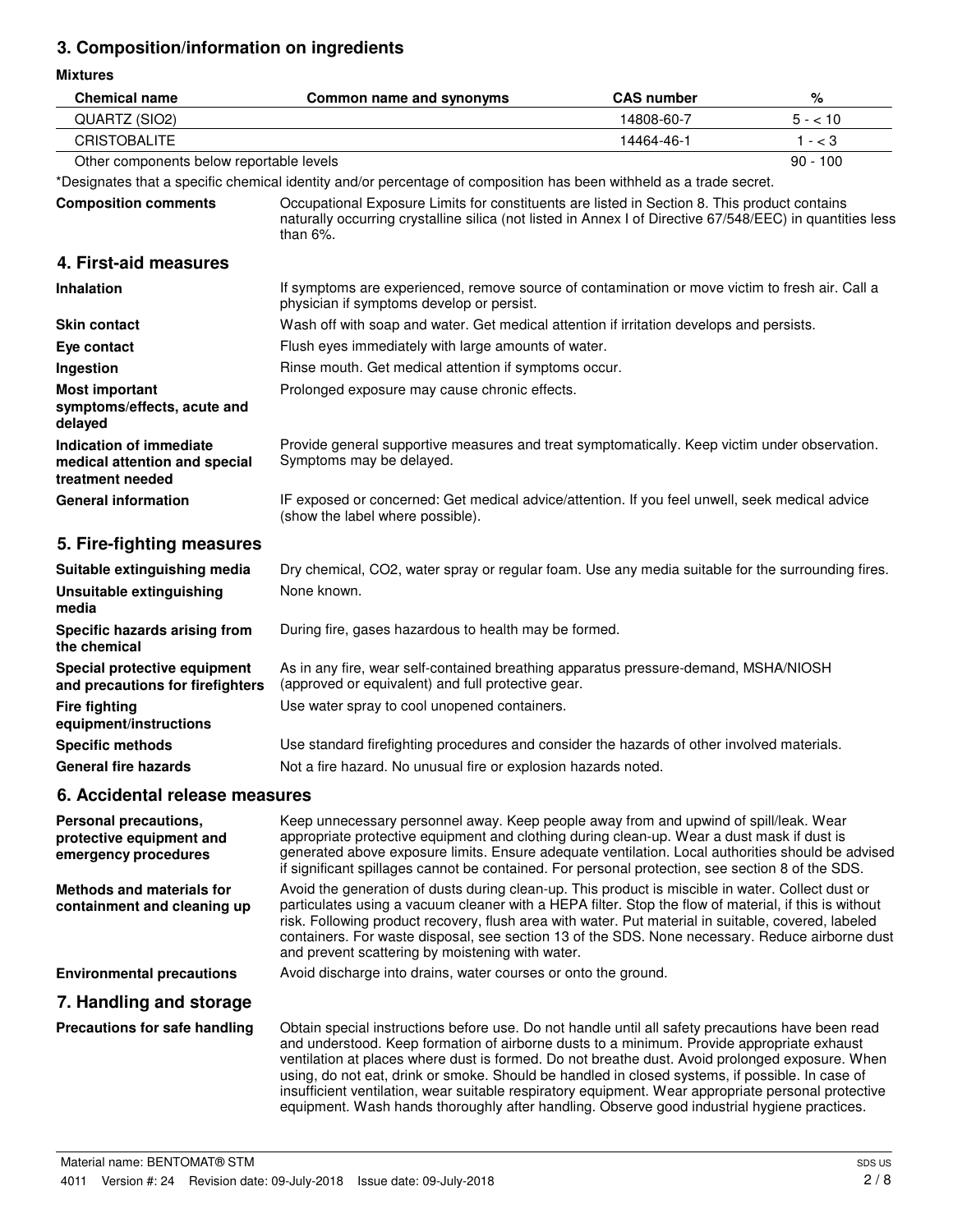Store locked up. No special restrictions on storage with other products. Store in original tightly closed container. No special storage conditions required. Guard against dust accumulation of this material. Keep out of the reach of children. Store away from incompatible materials (see Section 10 of the SDS).

## **8. Exposure controls/personal protection**

### **Occupational exposure limits**

The following constituents are the only constituents of the product which have a PEL, TLV or other recommended exposure limit. At this time, the other constituents have no known exposure limits.

| <b>Components</b>                           | US. OSHA Table Z-1 Limits for Air Contaminants (29 CFR 1910.1000)<br><b>Type</b>                                                                                                                                                                                                                                                                                                                                                                                                                                                                                                                                                                                                                                                                             | Value                                                                                           | <b>Form</b>          |
|---------------------------------------------|--------------------------------------------------------------------------------------------------------------------------------------------------------------------------------------------------------------------------------------------------------------------------------------------------------------------------------------------------------------------------------------------------------------------------------------------------------------------------------------------------------------------------------------------------------------------------------------------------------------------------------------------------------------------------------------------------------------------------------------------------------------|-------------------------------------------------------------------------------------------------|----------------------|
| <b>CRISTOBALITE (CAS</b><br>14464-46-1)     | PEL                                                                                                                                                                                                                                                                                                                                                                                                                                                                                                                                                                                                                                                                                                                                                          | $0.05$ mg/m $3$                                                                                 | Respirable dust.     |
| QUARTZ (SIO2) (CAS<br>14808-60-7)           | <b>PEL</b>                                                                                                                                                                                                                                                                                                                                                                                                                                                                                                                                                                                                                                                                                                                                                   | $0.05$ mg/m $3$                                                                                 | Respirable dust.     |
| US. OSHA Table Z-3 (29 CFR 1910.1000)       |                                                                                                                                                                                                                                                                                                                                                                                                                                                                                                                                                                                                                                                                                                                                                              |                                                                                                 |                      |
| <b>Components</b>                           | <b>Type</b>                                                                                                                                                                                                                                                                                                                                                                                                                                                                                                                                                                                                                                                                                                                                                  | Value                                                                                           | <b>Form</b>          |
| CRISTOBALITE (CAS<br>14464-46-1)            | <b>TWA</b>                                                                                                                                                                                                                                                                                                                                                                                                                                                                                                                                                                                                                                                                                                                                                   | $0.05$ mg/m $3$                                                                                 | Respirable.          |
|                                             |                                                                                                                                                                                                                                                                                                                                                                                                                                                                                                                                                                                                                                                                                                                                                              | 1.2 mppcf                                                                                       | Respirable.          |
| QUARTZ (SIO2) (CAS<br>14808-60-7)           | <b>TWA</b>                                                                                                                                                                                                                                                                                                                                                                                                                                                                                                                                                                                                                                                                                                                                                   | $0.1$ mg/m $3$                                                                                  | Respirable.          |
|                                             |                                                                                                                                                                                                                                                                                                                                                                                                                                                                                                                                                                                                                                                                                                                                                              | 2.4 mppcf                                                                                       | Respirable.          |
| <b>Constituents</b>                         | <b>Type</b>                                                                                                                                                                                                                                                                                                                                                                                                                                                                                                                                                                                                                                                                                                                                                  | Value                                                                                           | <b>Form</b>          |
| <b>TRADE SECRET</b>                         | <b>TWA</b>                                                                                                                                                                                                                                                                                                                                                                                                                                                                                                                                                                                                                                                                                                                                                   | $5$ mg/m $3$                                                                                    | Respirable fraction. |
|                                             |                                                                                                                                                                                                                                                                                                                                                                                                                                                                                                                                                                                                                                                                                                                                                              | $15 \text{ mg/m}$ 3                                                                             | Total dust.          |
|                                             |                                                                                                                                                                                                                                                                                                                                                                                                                                                                                                                                                                                                                                                                                                                                                              | 50 mppcf                                                                                        | Total dust.          |
|                                             |                                                                                                                                                                                                                                                                                                                                                                                                                                                                                                                                                                                                                                                                                                                                                              | 15 mppcf                                                                                        | Respirable fraction. |
| <b>US. ACGIH Threshold Limit Values</b>     |                                                                                                                                                                                                                                                                                                                                                                                                                                                                                                                                                                                                                                                                                                                                                              |                                                                                                 |                      |
| <b>Components</b>                           | <b>Type</b>                                                                                                                                                                                                                                                                                                                                                                                                                                                                                                                                                                                                                                                                                                                                                  | Value                                                                                           | Form                 |
| <b>CRISTOBALITE (CAS</b><br>14464-46-1)     | <b>TWA</b>                                                                                                                                                                                                                                                                                                                                                                                                                                                                                                                                                                                                                                                                                                                                                   | $0.025$ mg/m3                                                                                   | Respirable fraction. |
| QUARTZ (SIO2) (CAS<br>14808-60-7)           | <b>TWA</b>                                                                                                                                                                                                                                                                                                                                                                                                                                                                                                                                                                                                                                                                                                                                                   | $0.025$ mg/m $3$                                                                                | Respirable fraction. |
| US. NIOSH: Pocket Guide to Chemical Hazards |                                                                                                                                                                                                                                                                                                                                                                                                                                                                                                                                                                                                                                                                                                                                                              |                                                                                                 |                      |
| <b>Components</b>                           | <b>Type</b>                                                                                                                                                                                                                                                                                                                                                                                                                                                                                                                                                                                                                                                                                                                                                  | Value                                                                                           | Form                 |
| <b>CRISTOBALITE (CAS</b><br>14464-46-1)     | <b>TWA</b>                                                                                                                                                                                                                                                                                                                                                                                                                                                                                                                                                                                                                                                                                                                                                   | $0.05$ mg/m $3$                                                                                 | Respirable dust.     |
| QUARTZ (SIO2) (CAS<br>14808-60-7)           | <b>TWA</b>                                                                                                                                                                                                                                                                                                                                                                                                                                                                                                                                                                                                                                                                                                                                                   | $0.05$ mg/m $3$                                                                                 | Respirable dust.     |
| <b>Biological limit values</b>              | No biological exposure limits noted for the ingredient(s).                                                                                                                                                                                                                                                                                                                                                                                                                                                                                                                                                                                                                                                                                                   |                                                                                                 |                      |
| <b>Exposure guidelines</b>                  | should be monitored and controlled.                                                                                                                                                                                                                                                                                                                                                                                                                                                                                                                                                                                                                                                                                                                          | Occupational exposure to nuisance dust (total and respirable) and respirable crystalline silica |                      |
| Appropriate engineering<br>controls         | If engineering measures are not sufficient to maintain concentrations of dust particulates below the<br>OEL, suitable respiratory protection must be worn. Good general ventilation (typically 10 air<br>changes per hour) should be used. Ventilation rates should be matched to conditions. If<br>applicable, use process enclosures, local exhaust ventilation, or other engineering controls to<br>maintain airborne levels below recommended exposure limits. If exposure limits have not been<br>established, maintain airborne levels to an acceptable level. If material is ground, cut, or used in<br>any operation which may generate dusts, use appropriate local exhaust ventilation to keep<br>exposures below the recommended exposure limits. |                                                                                                 |                      |
|                                             | Individual protection measures, such as personal protective equipment                                                                                                                                                                                                                                                                                                                                                                                                                                                                                                                                                                                                                                                                                        |                                                                                                 |                      |
| Eye/face protection                         | Wear dust goggles.                                                                                                                                                                                                                                                                                                                                                                                                                                                                                                                                                                                                                                                                                                                                           |                                                                                                 |                      |
| <b>Skin protection</b>                      |                                                                                                                                                                                                                                                                                                                                                                                                                                                                                                                                                                                                                                                                                                                                                              |                                                                                                 |                      |
| <b>Hand protection</b>                      | Wear appropriate chemical resistant gloves.                                                                                                                                                                                                                                                                                                                                                                                                                                                                                                                                                                                                                                                                                                                  |                                                                                                 |                      |

**Other** Use of an impervious apron is recommended. No special protective equipment required.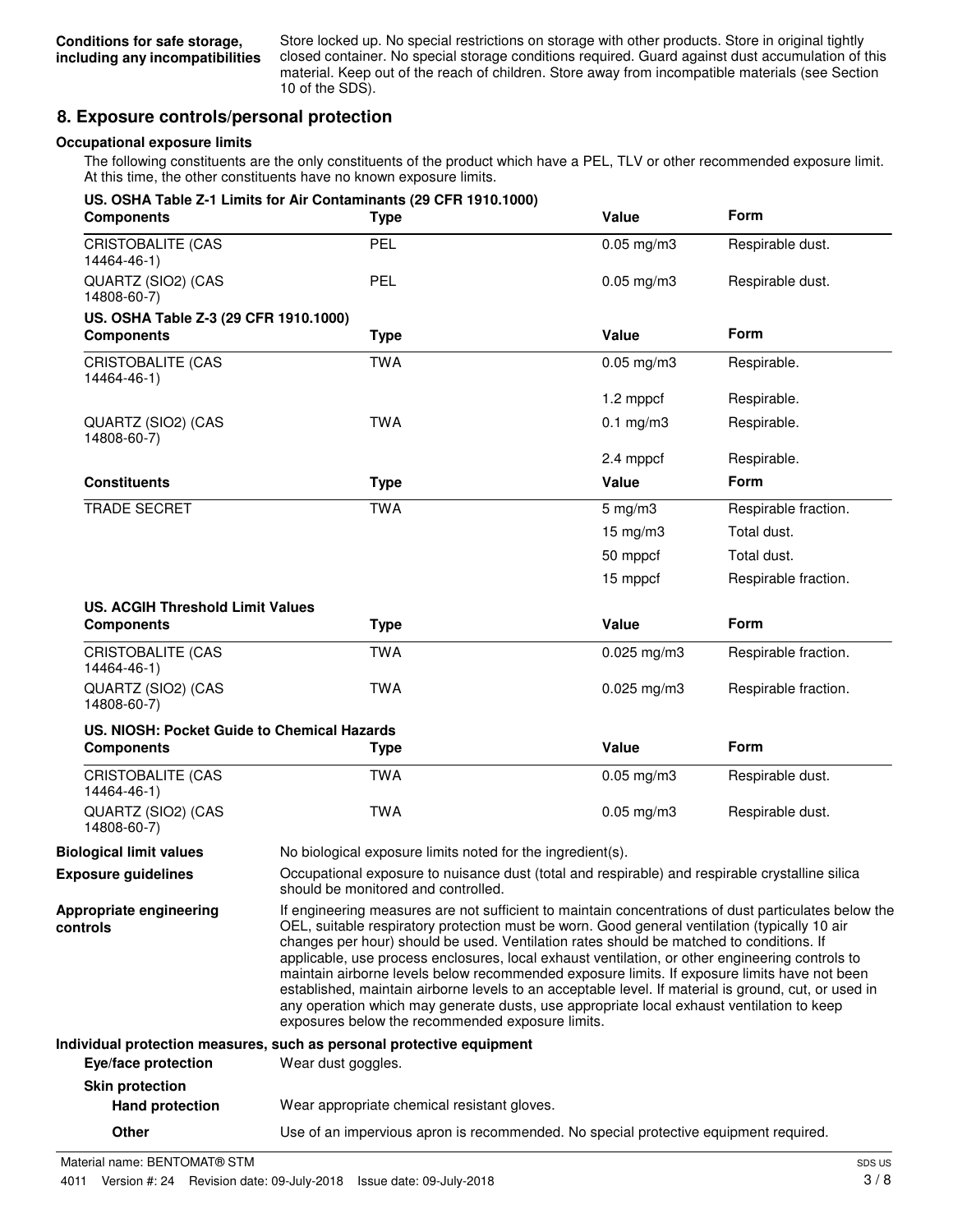| <b>Respiratory protection</b>            | Use a particulate filter respirator for particulate concentrations exceeding the Occupational<br>Exposure Limit.                                                                                                                                                                                                                                                                 |
|------------------------------------------|----------------------------------------------------------------------------------------------------------------------------------------------------------------------------------------------------------------------------------------------------------------------------------------------------------------------------------------------------------------------------------|
| <b>Thermal hazards</b>                   | Wear appropriate thermal protective clothing, when necessary.                                                                                                                                                                                                                                                                                                                    |
| <b>General hygiene</b><br>considerations | Observe any medical surveillance requirements. Always observe good personal hygiene<br>measures, such as washing after handling the material and before eating, drinking, and/or<br>smoking. Routinely wash work clothing and protective equipment to remove contaminants. Eye<br>wash fountain is recommended. Use good industrial hygiene practices in handling this material. |

## **9. Physical and chemical properties**

| <b>Appearance</b>                                 | The product consists of bentonite granules between geotextile layers                          |
|---------------------------------------------------|-----------------------------------------------------------------------------------------------|
| <b>Physical state</b>                             | Solid.                                                                                        |
| Form                                              | Solid. Mat or Fabric                                                                          |
| <b>Color</b>                                      | Various.                                                                                      |
| Odor                                              | None.                                                                                         |
| <b>Odor threshold</b>                             | Not available.                                                                                |
| рH                                                | Not available.                                                                                |
| <b>Melting point/freezing point</b>               | Not available.                                                                                |
| Initial boiling point and boiling<br>range        | Not available.                                                                                |
| <b>Flash point</b>                                | Not flammable                                                                                 |
| <b>Evaporation rate</b>                           | Not available.                                                                                |
| Flammability (solid, gas)                         | Not available.                                                                                |
| Upper/lower flammability or explosive limits      |                                                                                               |
| <b>Flammability limit - lower</b><br>(%)          | Not explosive                                                                                 |
| <b>Flammability limit - upper</b><br>(%)          | Not explosive                                                                                 |
| Explosive limit - lower (%)                       | Not available.                                                                                |
| Explosive limit - upper (%)                       | Not available.                                                                                |
| Vapor pressure                                    | 0.00001 hPa estimated                                                                         |
| <b>Vapor density</b>                              | Not available.                                                                                |
| <b>Relative density</b>                           | Not available.                                                                                |
| Solubility(ies)                                   |                                                                                               |
| Solubility (water)                                | Negligible                                                                                    |
| <b>Partition coefficient</b><br>(n-octanol/water) | Not available.                                                                                |
| <b>Auto-ignition temperature</b>                  | Not available.                                                                                |
| <b>Decomposition temperature</b>                  | Not available.                                                                                |
| <b>Viscosity</b>                                  | Not available.                                                                                |
| <b>Other information</b>                          |                                                                                               |
| <b>Explosive properties</b>                       | Not explosive.                                                                                |
| <b>Oxidizing properties</b>                       | Not oxidizing.                                                                                |
| <b>Percent volatile</b>                           | 0 % estimated                                                                                 |
| <b>VOC</b>                                        | CARB                                                                                          |
| 10. Stability and reactivity                      |                                                                                               |
| Reactivity                                        | The product is stable and non-reactive under normal conditions of use, storage and transport. |
| <b>Chemical stability</b>                         | Stable at normal conditions.                                                                  |
| <b>Possibility of hazardous</b><br>reactions      | Will not occur.                                                                               |
| <b>Conditions to avoid</b>                        | Contact with incompatible materials.                                                          |
| Incompatible materials                            | Powerful oxidizers. Chlorine. None known.                                                     |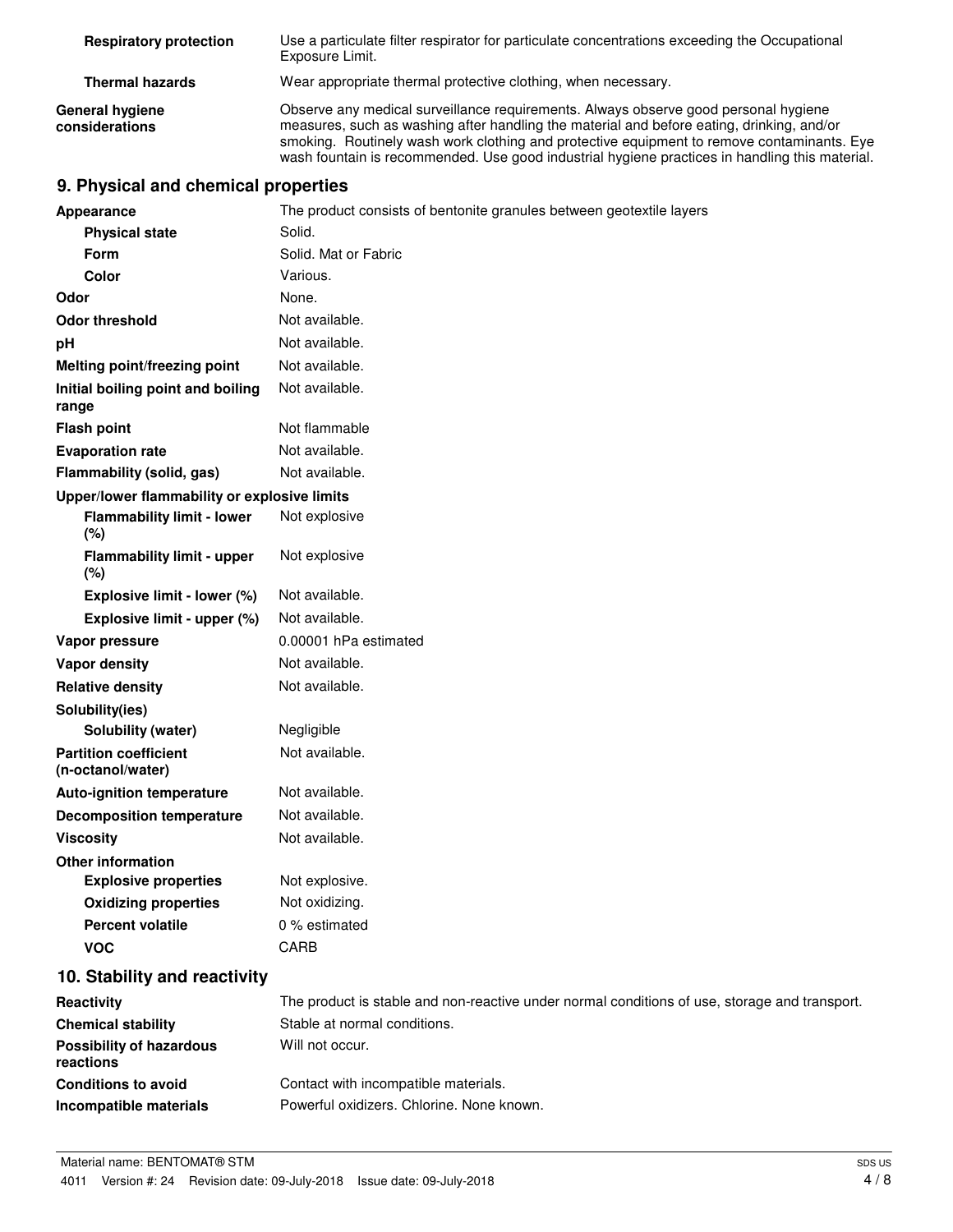## **11. Toxicological information**

## **Information on likely routes of exposure**

| <b>Inhalation</b>                                                                  | Prolonged inhalation may be harmful.                     |
|------------------------------------------------------------------------------------|----------------------------------------------------------|
| <b>Skin contact</b>                                                                | No adverse effects due to skin contact are expected.     |
| Eye contact                                                                        | Direct contact with eyes may cause temporary irritation. |
| Ingestion                                                                          | Expected to be a low ingestion hazard.                   |
| Symptoms related to the<br>physical, chemical and<br>toxicological characteristics | Direct contact with eyes may cause temporary irritation. |

### **Information on toxicological effects**

| <b>Acute toxicity</b>                                                                                                             | Not known.                                                                                                                                                                                                                                                                                                                                                                                                                                                                                                                                                                                                                                                                                                                                                                                                                                                                                                                                                                                                                                                                                                                                                                                                                                                                                                                                                                                                                                                                                                                                                                                         |                                                                                                                     |  |
|-----------------------------------------------------------------------------------------------------------------------------------|----------------------------------------------------------------------------------------------------------------------------------------------------------------------------------------------------------------------------------------------------------------------------------------------------------------------------------------------------------------------------------------------------------------------------------------------------------------------------------------------------------------------------------------------------------------------------------------------------------------------------------------------------------------------------------------------------------------------------------------------------------------------------------------------------------------------------------------------------------------------------------------------------------------------------------------------------------------------------------------------------------------------------------------------------------------------------------------------------------------------------------------------------------------------------------------------------------------------------------------------------------------------------------------------------------------------------------------------------------------------------------------------------------------------------------------------------------------------------------------------------------------------------------------------------------------------------------------------------|---------------------------------------------------------------------------------------------------------------------|--|
| <b>Components</b>                                                                                                                 | <b>Species</b>                                                                                                                                                                                                                                                                                                                                                                                                                                                                                                                                                                                                                                                                                                                                                                                                                                                                                                                                                                                                                                                                                                                                                                                                                                                                                                                                                                                                                                                                                                                                                                                     | <b>Test Results</b>                                                                                                 |  |
| CRISTOBALITE (CAS 14464-46-1)                                                                                                     |                                                                                                                                                                                                                                                                                                                                                                                                                                                                                                                                                                                                                                                                                                                                                                                                                                                                                                                                                                                                                                                                                                                                                                                                                                                                                                                                                                                                                                                                                                                                                                                                    |                                                                                                                     |  |
| <b>Acute</b>                                                                                                                      |                                                                                                                                                                                                                                                                                                                                                                                                                                                                                                                                                                                                                                                                                                                                                                                                                                                                                                                                                                                                                                                                                                                                                                                                                                                                                                                                                                                                                                                                                                                                                                                                    |                                                                                                                     |  |
| Oral                                                                                                                              |                                                                                                                                                                                                                                                                                                                                                                                                                                                                                                                                                                                                                                                                                                                                                                                                                                                                                                                                                                                                                                                                                                                                                                                                                                                                                                                                                                                                                                                                                                                                                                                                    |                                                                                                                     |  |
| LD50                                                                                                                              | Rat                                                                                                                                                                                                                                                                                                                                                                                                                                                                                                                                                                                                                                                                                                                                                                                                                                                                                                                                                                                                                                                                                                                                                                                                                                                                                                                                                                                                                                                                                                                                                                                                | > 22500 mg/kg                                                                                                       |  |
| <b>Skin corrosion/irritation</b>                                                                                                  |                                                                                                                                                                                                                                                                                                                                                                                                                                                                                                                                                                                                                                                                                                                                                                                                                                                                                                                                                                                                                                                                                                                                                                                                                                                                                                                                                                                                                                                                                                                                                                                                    | Prolonged skin contact may cause temporary irritation.                                                              |  |
| Serious eye damage/eye<br>irritation                                                                                              |                                                                                                                                                                                                                                                                                                                                                                                                                                                                                                                                                                                                                                                                                                                                                                                                                                                                                                                                                                                                                                                                                                                                                                                                                                                                                                                                                                                                                                                                                                                                                                                                    | Mild irritant to eyes (according to the modified Kay & Calandra criteria)                                           |  |
| Respiratory or skin sensitization                                                                                                 |                                                                                                                                                                                                                                                                                                                                                                                                                                                                                                                                                                                                                                                                                                                                                                                                                                                                                                                                                                                                                                                                                                                                                                                                                                                                                                                                                                                                                                                                                                                                                                                                    |                                                                                                                     |  |
| <b>Respiratory sensitization</b>                                                                                                  | Not a respiratory sensitizer.                                                                                                                                                                                                                                                                                                                                                                                                                                                                                                                                                                                                                                                                                                                                                                                                                                                                                                                                                                                                                                                                                                                                                                                                                                                                                                                                                                                                                                                                                                                                                                      |                                                                                                                     |  |
| <b>Skin sensitization</b>                                                                                                         | being a skin irritant.                                                                                                                                                                                                                                                                                                                                                                                                                                                                                                                                                                                                                                                                                                                                                                                                                                                                                                                                                                                                                                                                                                                                                                                                                                                                                                                                                                                                                                                                                                                                                                             | According to the classification criteria of the European Union, the product is not considered as                    |  |
| Germ cell mutagenicity                                                                                                            |                                                                                                                                                                                                                                                                                                                                                                                                                                                                                                                                                                                                                                                                                                                                                                                                                                                                                                                                                                                                                                                                                                                                                                                                                                                                                                                                                                                                                                                                                                                                                                                                    | No data available to indicate product or any components present at greater than 0.1% are<br>mutagenic or genotoxic. |  |
| Carcinogenicity                                                                                                                   | In 1997, IARC (the International Agency for Research on Cancer) concluded that crystalline silica<br>inhaled from occupational sources can cause lung cancer in humans. However in making the<br>overall evaluation, IARC noted that "carcinogenicity was not detected in all industrial<br>circumstances studied. Carcinogenicity may be dependent on inherent characteristics of the<br>crystalline silica or on external factors affecting its biological activity or distribution of its<br>polymorphs." (IARC Monographs on the evaluation of the carcinogenic risks of chemicals to<br>humans, Silica, silicates dust and organic fibres, 1997, Vol. 68, IARC, Lyon, France.) In June<br>2003, SCOEL (the EU Scientific Committee on Occupational Exposure Limits) concluded that the<br>main effect in humans of the inhalation of respirable crystalline silica dust is silicosis. "There is<br>sufficient information to conclude that the relative risk of lung cancer is increased in persons with<br>silicosis (and, apparently, not in employees without silicosis exposed to silica dust in quarries and<br>in the ceramic industry). Therefore, preventing the onset of silicosis will also reduce the cancer<br>risk" (SCOEL SUM Doc 94-final, June 2003) According to the current state of the art, worker<br>protection against silicosis can be consistently assured by respecting the existing regulatory<br>occupational exposure limits. May cause cancer. Occupational exposure to respirable dust and<br>respirable crystalline silica should be monitored and controlled. |                                                                                                                     |  |
| IARC Monographs. Overall Evaluation of Carcinogenicity                                                                            |                                                                                                                                                                                                                                                                                                                                                                                                                                                                                                                                                                                                                                                                                                                                                                                                                                                                                                                                                                                                                                                                                                                                                                                                                                                                                                                                                                                                                                                                                                                                                                                                    |                                                                                                                     |  |
| CRISTOBALITE (CAS 14464-46-1)<br>QUARTZ (SIO2) (CAS 14808-60-7)<br>OSHA Specifically Regulated Substances (29 CFR 1910.1001-1052) |                                                                                                                                                                                                                                                                                                                                                                                                                                                                                                                                                                                                                                                                                                                                                                                                                                                                                                                                                                                                                                                                                                                                                                                                                                                                                                                                                                                                                                                                                                                                                                                                    | 1 Carcinogenic to humans.<br>1 Carcinogenic to humans.                                                              |  |
| CRISTOBALITE (CAS 14464-46-1)                                                                                                     |                                                                                                                                                                                                                                                                                                                                                                                                                                                                                                                                                                                                                                                                                                                                                                                                                                                                                                                                                                                                                                                                                                                                                                                                                                                                                                                                                                                                                                                                                                                                                                                                    |                                                                                                                     |  |
| QUARTZ (SIO2) (CAS 14808-60-7)                                                                                                    | Cancer<br>Cancer                                                                                                                                                                                                                                                                                                                                                                                                                                                                                                                                                                                                                                                                                                                                                                                                                                                                                                                                                                                                                                                                                                                                                                                                                                                                                                                                                                                                                                                                                                                                                                                   |                                                                                                                     |  |
| US. National Toxicology Program (NTP) Report on Carcinogens                                                                       |                                                                                                                                                                                                                                                                                                                                                                                                                                                                                                                                                                                                                                                                                                                                                                                                                                                                                                                                                                                                                                                                                                                                                                                                                                                                                                                                                                                                                                                                                                                                                                                                    |                                                                                                                     |  |
| CRISTOBALITE (CAS 14464-46-1)                                                                                                     |                                                                                                                                                                                                                                                                                                                                                                                                                                                                                                                                                                                                                                                                                                                                                                                                                                                                                                                                                                                                                                                                                                                                                                                                                                                                                                                                                                                                                                                                                                                                                                                                    | Known To Be Human Carcinogen.<br>Reasonably Anticipated to be a Human Carcinogen.                                   |  |
| QUARTZ (SIO2) (CAS 14808-60-7)                                                                                                    |                                                                                                                                                                                                                                                                                                                                                                                                                                                                                                                                                                                                                                                                                                                                                                                                                                                                                                                                                                                                                                                                                                                                                                                                                                                                                                                                                                                                                                                                                                                                                                                                    | Known To Be Human Carcinogen.                                                                                       |  |
| <b>Reproductive toxicity</b>                                                                                                      |                                                                                                                                                                                                                                                                                                                                                                                                                                                                                                                                                                                                                                                                                                                                                                                                                                                                                                                                                                                                                                                                                                                                                                                                                                                                                                                                                                                                                                                                                                                                                                                                    | This product is not expected to cause reproductive or developmental effects.                                        |  |
| Specific target organ toxicity -<br>single exposure                                                                               | Not classified.                                                                                                                                                                                                                                                                                                                                                                                                                                                                                                                                                                                                                                                                                                                                                                                                                                                                                                                                                                                                                                                                                                                                                                                                                                                                                                                                                                                                                                                                                                                                                                                    |                                                                                                                     |  |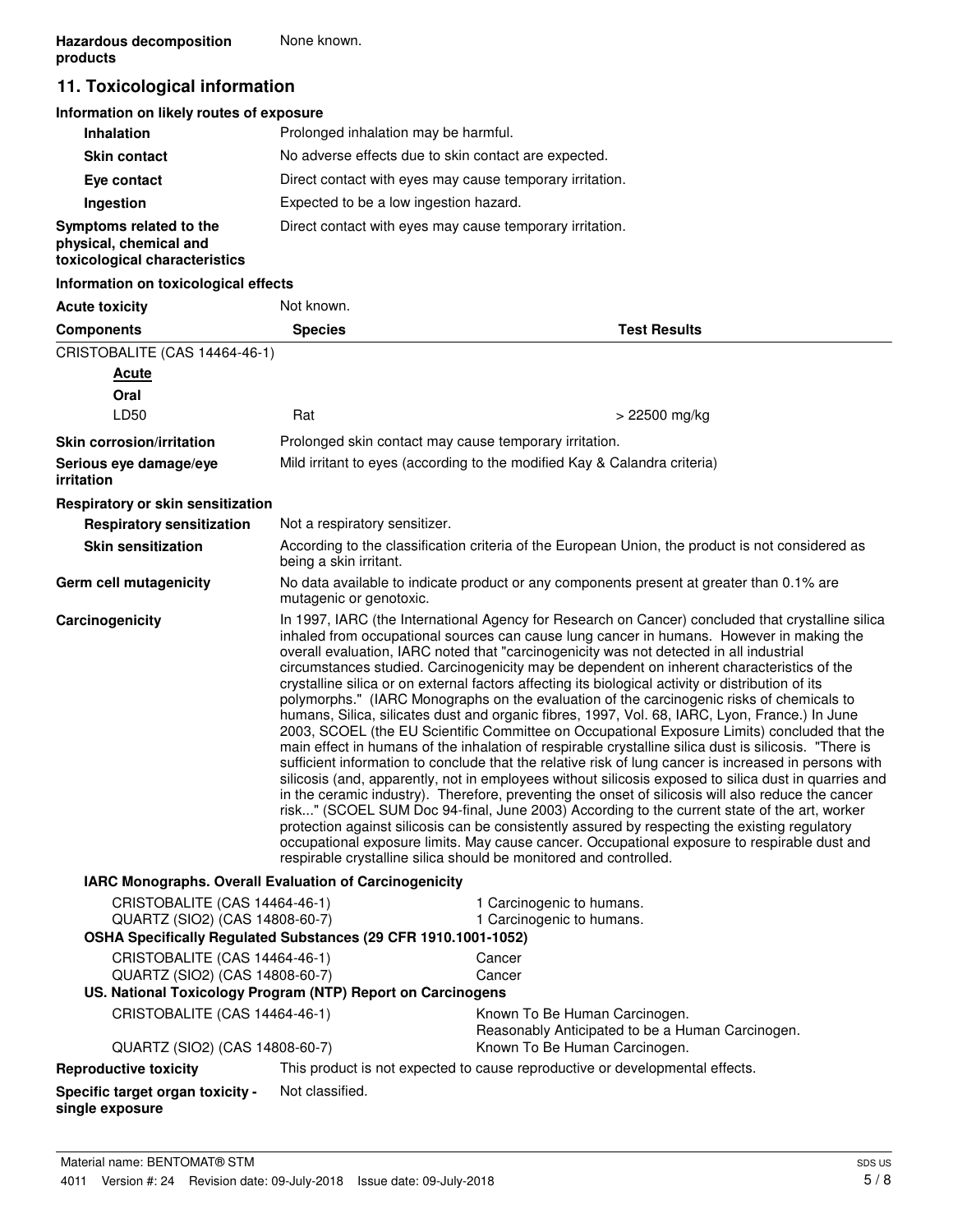**Specific target organ toxicity repeated exposure**

Causes damage to organs through prolonged or repeated exposure.

**Aspiration hazard** Not an aspiration hazard.

**Chronic effects** In 1997, IARC (the International Agency for Research on Cancer) concluded that crystalline silica inhaled from occupational sources can cause lung cancer in humans. However in making the overall evaluation, IARC noted that "carcinogenicity was not detected in all industrial circumstances studied. Carcinogenicity may be dependent on inherent characteristics of the crystalline silica or on external factors affecting its biological activity or distribution of its polymorphs." (IARC Monographs on the evaluation of the carcinogenic risks of chemicals to humans, Silica, silicates dust and organic fibres, 1997, Vol. 68, IARC, Lyon, France.)

> In June 2003, SCOEL (the EU Scientific Committee on Occupational Exposure Limits) concluded that the main effect in humans of the inhalation of respirable crystalline silica dust is silicosis. "There is sufficient information to conclude that the relative risk of lung cancer is increased in persons with silicosis (and, apparently, not in employees without silicosis exposed to silica dust in quarries and in the ceramic industry). Therefore, preventing the onset of silicosis will also reduce the cancer risk..." (SCOEL SUM Doc 94-final, June 2003)

> According to the current state of the art, worker protection against silicosis can be consistently assured by respecting the existing regulatory occupational exposure limits. Causes damage to organs through prolonged or repeated exposure. Prolonged inhalation may be harmful. Prolonged exposure may cause chronic effects. Some of the components of this product are hazardous in the respirable form. However, because of the physical nature of this product, dust generation is not expected.

## **12. Ecological information**

| <b>Ecotoxicity</b>               | The product is not expected to be hazardous to the environment. This product is not expected to<br>produce significant ecotoxicity upon exposure to aquatic organisms and aquatic systems. |  |
|----------------------------------|--------------------------------------------------------------------------------------------------------------------------------------------------------------------------------------------|--|
| Persistence and degradability    | No data is available on the degradability of this product.                                                                                                                                 |  |
| <b>Bioaccumulative potential</b> | No data available.                                                                                                                                                                         |  |
| Mobility in soil                 | No data available.                                                                                                                                                                         |  |
| Other adverse effects            | No other adverse environmental effects (e.g. ozone depletion, photochemical ozone creation<br>potential, endocrine disruption, global warming potential) are expected from this component. |  |

## **13. Disposal considerations**

| <b>Disposal instructions</b>             | Collect and reclaim or dispose in sealed containers at licensed waste disposal site. Dispose of<br>contents/container in accordance with local/regional/national/international regulations. Material<br>should be recycled if possible. |
|------------------------------------------|-----------------------------------------------------------------------------------------------------------------------------------------------------------------------------------------------------------------------------------------|
| Local disposal regulations               | Dispose in accordance with all applicable regulations.                                                                                                                                                                                  |
| Hazardous waste code                     | The waste code should be assigned in discussion between the user, the producer and the waste<br>disposal company.                                                                                                                       |
| Waste from residues / unused<br>products | Dispose of in accordance with local regulations. Empty containers or liners may retain some<br>product residues. This material and its container must be disposed of in a safe manner (see:<br>Disposal instructions).                  |
| <b>Contaminated packaging</b>            | Since emptied containers may retain product residue, follow label warnings even after container is<br>emptied. Empty containers should be taken to an approved waste handling site for recycling or<br>disposal.                        |

## **14. Transport information**

## **DOT**

Not regulated as dangerous goods.

#### **IATA**

Not regulated as dangerous goods.

## **IMDG**

Not regulated as dangerous goods.

**Transport in bulk according to** Not applicable. **Annex II of MARPOL 73/78 and the IBC Code**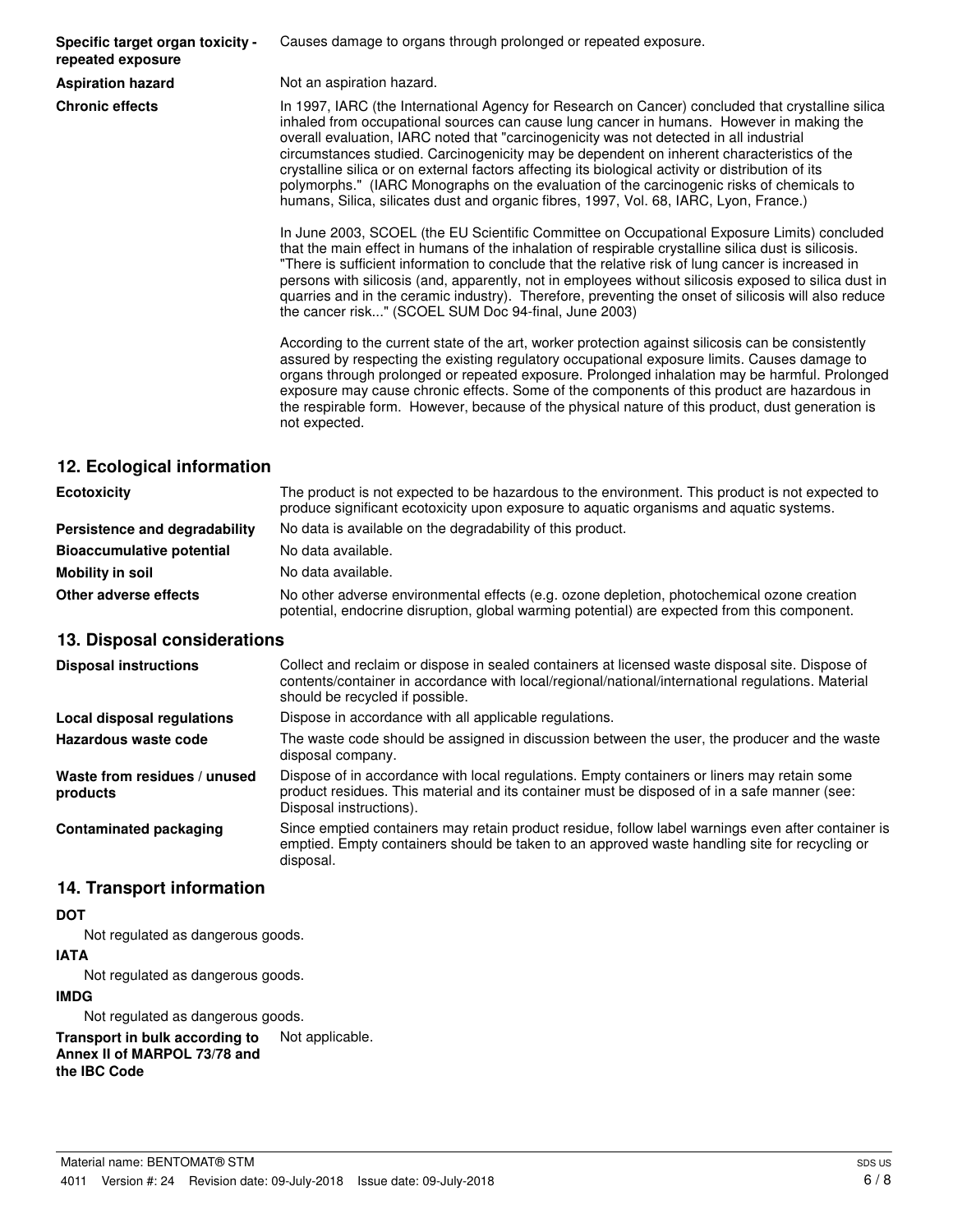**15. Regulatory information** OSHA Process Safety Standard: This material is not known to be hazardous by the OSHA Highly Hazardous Process Safety Standard, 29 CFR 1910.119. This product is a "Hazardous Chemical" as defined by the OSHA Hazard Communication Standard, 29 CFR 1910.1200. **US federal regulations Toxic Substances Control Act (TSCA) TSCA Section 12(b) Export Notification (40 CFR 707, Subpt. D)** Not regulated. **CERCLA Hazardous Substance List (40 CFR 302.4)** Not listed. **SARA 304 Emergency release notification** Not regulated. **OSHA Specifically Regulated Substances (29 CFR 1910.1001-1052)** CRISTOBALITE (CAS 14464-46-1) Cancer QUARTZ (SIO2) (CAS 14808-60-7) Cancer CRISTOBALITE (CAS 14464-46-1) lung effects QUARTZ (SIO2) (CAS 14808-60-7) lung effects CRISTOBALITE (CAS 14464-46-1) immune system effects QUARTZ (SIO2) (CAS 14808-60-7) immune system effects CRISTOBALITE (CAS 14464-46-1) kidney effects QUARTZ (SIO2) (CAS 14808-60-7) kidney effects **SARA 302 Extremely hazardous substance Superfund Amendments and Reauthorization Act of 1986 (SARA)** Not listed. **SARA 311/312 Hazardous** No (Exempt) **chemical SARA 313 (TRI reporting)** Not regulated.

### **Other federal regulations**

#### **Clean Air Act (CAA) Section 112 Hazardous Air Pollutants (HAPs) List**

#### Not regulated.

#### **Clean Air Act (CAA) Section 112(r) Accidental Release Prevention (40 CFR 68.130)**

Not regulated.

**Safe Drinking Water Act** Contains component(s) regulated under the Safe Drinking Water Act.

| (SDWA)                      |                      |
|-----------------------------|----------------------|
| <b>Food and Drug</b>        | Total food additive  |
| <b>Administration (FDA)</b> | Indirect food additi |
|                             |                      |

Indirect food additive GRAS food additive

### **US state regulations** WARNING: This product contains a chemical known to the State of California to cause cancer.

**California Proposition 65**



WARNING: This product can expose you to QUARTZ (SIO2), which is known to the State of California to cause cancer. For more information go to www.P65Warnings.ca.gov.

#### **California Proposition 65 - CRT: Listed date/Carcinogenic substance**

QUARTZ (SIO2) (CAS 14808-60-7) Listed: October 1, 1988 **US. California. Candidate Chemicals List. Safer Consumer Products Regulations (Cal. Code Regs, tit. 22, 69502.3, subd. (a))**

CRISTOBALITE (CAS 14464-46-1) QUARTZ (SIO2) (CAS 14808-60-7)

#### **International Inventories**

| Country(s) or region | Inventory name                                             | On inventory (yes/no)* |
|----------------------|------------------------------------------------------------|------------------------|
| Australia            | Australian Inventory of Chemical Substances (AICS)         | Yes                    |
| Canada               | Domestic Substances List (DSL)                             | Yes                    |
| Canada               | Non-Domestic Substances List (NDSL)                        | No                     |
| China                | Inventory of Existing Chemical Substances in China (IECSC) | Yes                    |